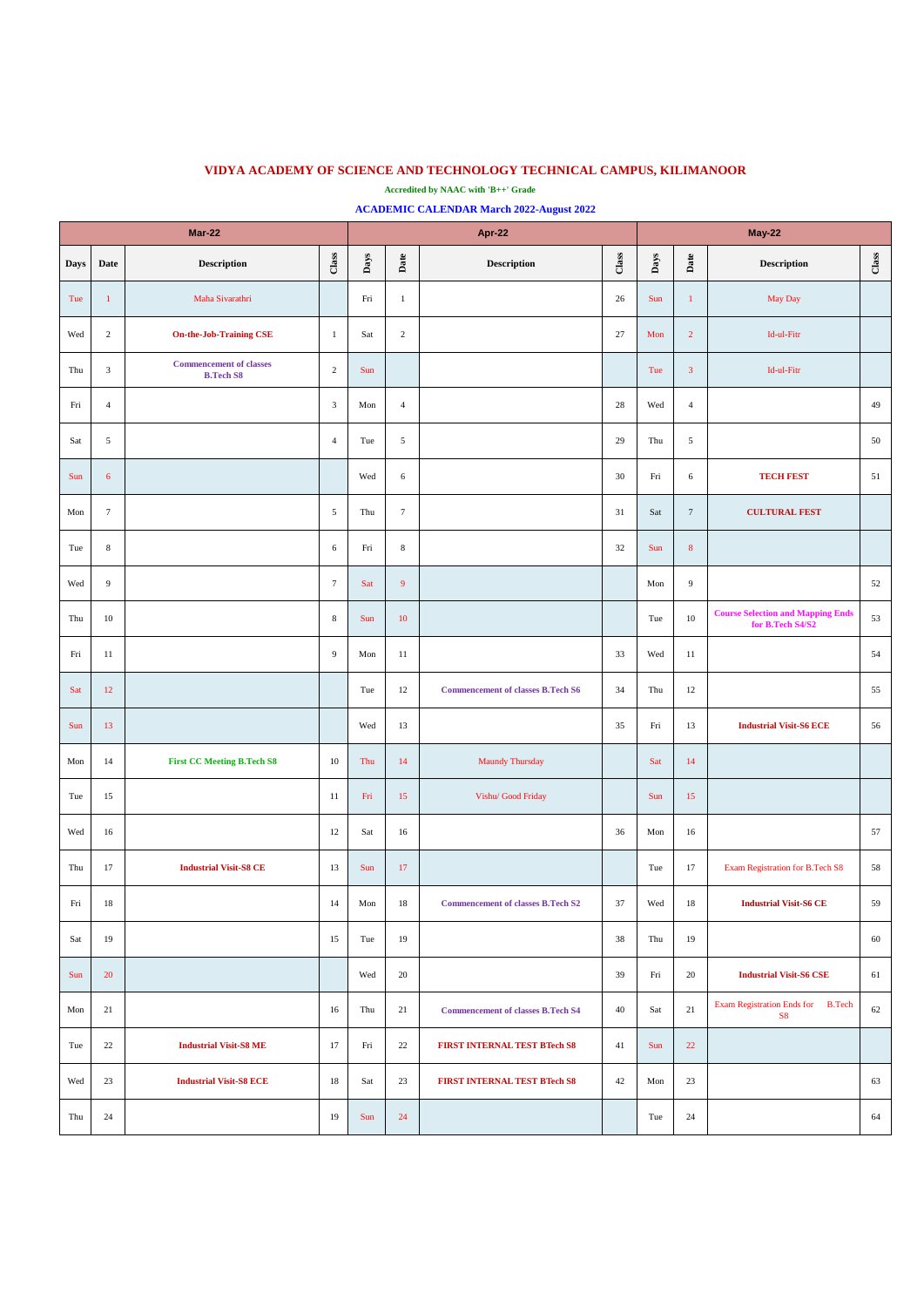| Fri         | 25             |                                                                                               | 20    | Mon        | 25             | <b>Course Selection and Mapping Begins for</b><br><b>B.Tech S6.</b><br><b>Alumni Talk conducted by ECE</b>                         | 43            | Wed        | 25             |                                                               | 65    |  |
|-------------|----------------|-----------------------------------------------------------------------------------------------|-------|------------|----------------|------------------------------------------------------------------------------------------------------------------------------------|---------------|------------|----------------|---------------------------------------------------------------|-------|--|
| Sat         | 26             | <b>Industrial Visit-S8 CSE</b>                                                                | 21    | Tue        | 26             | Placement talk for S8 & S6 ECE Students<br>3 days workshop on career development in<br><b>Civil Engineering for S6 CE Students</b> | 44            | Thu        | 26             |                                                               | 66    |  |
| Sun         | 27             |                                                                                               |       | Wed        | 27             | <b>Course Selection and Mapping</b><br><b>Ends for B.Tech S6</b>                                                                   | 45            | Fri        | 27             |                                                               | 67    |  |
| Mon         | 28             |                                                                                               | 22    | Thu        | 28             | <b>Second CC Meeting B.Tech S8</b>                                                                                                 | 46            | Sat        | 28             | <b>SPORTS DAY</b>                                             |       |  |
| Tue         | 29             |                                                                                               | 23    | Fri        | 29             |                                                                                                                                    | 47            | Sun        | 29             |                                                               |       |  |
| Wed         | 30             |                                                                                               | 24    | Sat        | 30             | <b>Course Selection and Mapping Begins for</b><br><b>B.Tech S4/S2, B.Arch</b><br>S <sub>2</sub>                                    | 48            | Mon        | 30             | <b>Exam Registration begins for B.Tech</b><br><b>S6/S4/S2</b> | 68    |  |
| Thu         | 31             |                                                                                               | 25    |            |                |                                                                                                                                    |               | Tue        | 31             |                                                               | 69    |  |
|             | <b>Jun-22</b>  |                                                                                               |       |            |                | <b>Jul-22</b>                                                                                                                      | <b>Aug-22</b> |            |                |                                                               |       |  |
| <b>Days</b> | Date           | <b>Description</b>                                                                            | Class | Days       | Date           | <b>Description</b>                                                                                                                 | Class         | Days       | Date           | <b>Description</b>                                            | Class |  |
| Wed         | -1             | <b>SECOND INTERNAL TEST for B.Tech S8</b>                                                     | 70    | Fri        | -1             |                                                                                                                                    | 97            | Mon        | 1              |                                                               |       |  |
| Thu         | $\overline{2}$ | FIRST INTERNAL TEST for B.Tech S6/S4/S2<br><b>SECOND INTERNAL TEST for BTech S8</b>           | 71    | Sat        | 2              | <b>Third CC Meeting for B.Tech</b><br><b>S6/S4/S2</b>                                                                              | 98            | Tue        | $\overline{2}$ |                                                               |       |  |
| Fri         | 3              | FIRST INTERNAL TEST for B.Tech S6/S4/S2<br><b>Publish IA Marks for B.Tech S8</b>              | 72    | <b>Sun</b> | $\mathbf{3}$   |                                                                                                                                    |               | Wed        | 3              |                                                               |       |  |
| Sat         | $\overline{4}$ | FIRST INTERNAL TEST for B.Tech S6/S4/S2<br><b>Class Ends Publish Attendance for B.Tech S8</b> | 73    | Mon        | $\overline{4}$ | <b>SECOND INTERNAL TEST for B.Tech</b><br><b>S6/S4/S2</b>                                                                          | 99            | Thu        | $\overline{4}$ |                                                               |       |  |
| Sun         | 5              |                                                                                               |       | Tue        | 5              | <b>SECOND INTERNAL TEST for B.Tech</b><br><b>S6/S4/S2</b>                                                                          | 100           | Fri        | 5              |                                                               |       |  |
| Mon         | 6              |                                                                                               | 74    | Wed        | 6              | <b>SECOND INTERNAL TEST for B.Tech</b><br><b>S6/S4/S2</b><br>Second Series test to be completed for B.Tech<br>S6/S4/S2             | 101           | Sat        | 6              |                                                               |       |  |
| Tue         | $\tau$         |                                                                                               | 75    | Thu        | $\tau$         |                                                                                                                                    | 102           | <b>Sun</b> | $\overline{7}$ |                                                               |       |  |
| Wed         | 8              |                                                                                               | 76    | Fri        | 8              |                                                                                                                                    | 103           | Mon        | 8              | <b>Muharram</b>                                               |       |  |
| Thu         | 9              |                                                                                               | 77    | <b>Sat</b> | $\overline{9}$ |                                                                                                                                    |               | Tue        | 9              |                                                               |       |  |
| Fri         | $10\,$         |                                                                                               | 78    | <b>Sun</b> | <b>10</b>      |                                                                                                                                    |               | Wed        | $10\,$         |                                                               |       |  |
| Sat         | 11             |                                                                                               |       | Mon        | 11             |                                                                                                                                    | 104           | Thu        | 11             |                                                               |       |  |
| Sun         | 12             |                                                                                               |       | Tue        | 12             |                                                                                                                                    | 105           | Fri        | 12             |                                                               |       |  |
| Mon         | 13             |                                                                                               | 81    | Wed        | 13             |                                                                                                                                    | 106           | <b>Sat</b> | 13             |                                                               |       |  |
| Tue         | 14             |                                                                                               | 82    | Thu        | 14             |                                                                                                                                    | 107           | <b>Sun</b> | 14             |                                                               |       |  |
| Wed         | 15             |                                                                                               | 83    | Fri        | 15             |                                                                                                                                    | 108           | Mon        | 15             | <b>Independence Day</b>                                       |       |  |
| Thu         | 16             |                                                                                               | 84    | Sat        | 16             |                                                                                                                                    | 109           | Tue        | 16             |                                                               |       |  |
| Fri         | 17             |                                                                                               | 85    | <b>Sun</b> | 17             |                                                                                                                                    |               | Wed        | 17             |                                                               |       |  |
| Sat         | 18             |                                                                                               | 86    | Mon        | 18             |                                                                                                                                    | 110           | Thu        | 18             | Sreekrishna Jayanthi                                          |       |  |
| Sun         | 19             | <b>Workshop On Power Generation Transmission &amp;</b><br><b>Distribution-EEE</b>             |       | Tue        | 19             | <b>Publish IA Marks for B.Tech</b><br>S <sub>2</sub>                                                                               | 111           | Fri        | 19             |                                                               |       |  |